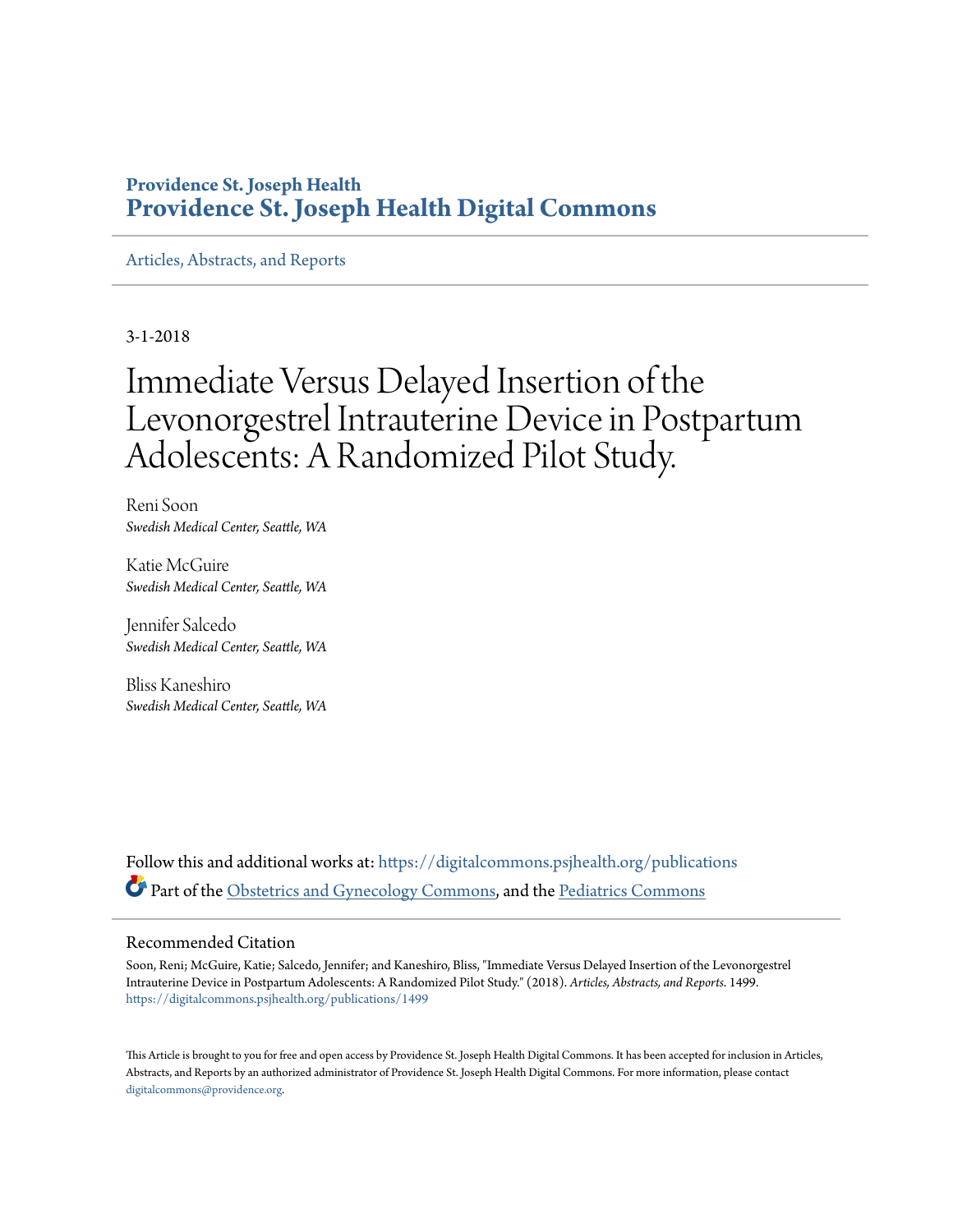## Immediate Versus Delayed Insertion of the Levonorgestrel Intrauterine Device in Postpartum Adolescents: A Randomized Pilot Study

Reni Soon MD, MPH; Katie McGuire MD;, Jennifer Salcedo MD, MPH, MPP; and Bliss Kaneshiro MD, MPH

#### Abstract

*This pilot study assessed the feasibility of conducting a larger randomized controlled trial comparing the proportion of adolescents using a levonorgestrel intrauterine device (LNG IUD) at six months postpartum when it is inserted immediately after vaginal delivery (within 10 minutes after placental expulsion) compared to insertion four to six weeks postpartum. Pregnant adolescents (14 to 19 years) who desired a LNG IUD for postpartum contraception were randomized to insertion of the LNG IUD either within 10 minutes of delivery of the placenta or at 4-6 weeks postpartum. Study follow-up visits were conducted at 4-6 weeks postpartum, 10 weeks postpartum, and 6 months postpartum. From November 2013 to June 2015, eleven adolescents were randomized six participants to the immediate postpartum LNG IUD insertion group, and five to the delayed insertion group. All six women in the immediate insertion group had successful immediate postpartum insertion; two of five women in the delayed insertion group had an IUD inserted. At six months postpartum, four of six women in the immediate insertion group had a LNG IUD in place; of the five women in the delayed group, three did not have a LNG IUD in place and two were pregnant. The study was discontinued after 19 months because of suboptimal enrollment. Though insertion of a LNG IUD immediately after delivery is an appropriate option for some adolescents, a larger prospective study comparing immediate to delayed LNG IUD insertion is unlikely to be feasible at our institution.* 

#### **Keywords**

*long-acting reversible contraception (LARC), adolescent contraception, postpartum contraception, intrauterine device (IUD)*

#### Abbreviations

*LARC – Long-acting reversible contraception IUD – intrauterine device LNG – levonorgestrel OCPs – oral contraceptive pills DMPA – Depot medroxyprogesterone acetate UH – University of Hawai'i OB/GYN – Obstetrics and gynecology*

#### Introduction

Immediate postpartum insertion of long acting reversible contraception (LARC) is increasingly recognized as a useful approach to reduce unintended pregnancies.<sup>1</sup> Among adolescents,  $75\%$  of pregnancies are unintended<sup>2</sup> and one in five adolescent mothers becomes pregnant again within 12 months of delivery.<sup>3</sup> In Hawai'i, 17% of all births among women age 15 to 19 years are repeat births.4 To avoid increasing the socioeconomic hardship,<sup>5-8</sup> and pregnancy complications<sup>9</sup> associated with repeat adolescent births, access to immediate postpartum contraception is particularly important in this population.

LARC methods, including the copper and levonorgestrel (LNG) intrauterine devices (IUDs) and the contraceptive implant, are described as first-line contraceptives for adolescents and adults by the American College of Obstetricians and Gynecologists.10 LARC methods require little action on the part of the patient after insertion, resulting in typical-use effectiveness of 99.8% in the first year of use.11,12 Women using the oral contraceptive pill, patch, and ring are 22 times more likely to become pregnant in the first year of use compared with women using a LARC method. $13$ 

Programs most successful at reducing rapid repeat adolescent pregnancy have generally included promotion of LARC methods.3,14,15 Immediate postpartum IUD insertion, defined as insertion of an IUD within ten minutes of placental delivery, has been studied in adult women. Insertion in this setting is convenient for the patient and the provider, bypasses many of the barriers that are present when women wait the standard four to six weeks following delivery for IUD insertion, and ensures that the woman is not pregnant at the time of insertion. An increasing number of studies have investigated immediate postpartum insertion of the LNG IUD, $16-20$  but most lack randomization and fail to provide adequate information on adolescents. Not only do adolescents disproportionately experience unintended pregnancy, but they also may be differently affected by factors like expulsion rates and the desire for reinsertion of the device compared to adults. Furthermore, adolescent mothers typically face more barriers to care following discharge from the hospital.<sup>21</sup>

The aim of this pilot study was to determine the feasibility of conducting a large randomized controlled trial comparing the proportion of adolescents using a LNG IUD at 6 months postpartum when it is placed within 10 minutes of delivery of the placenta following vaginal delivery (immediate insertion) versus four to six weeks postpartum (delayed insertion). We also aimed to identify methodological challenges and the percent attrition in both study groups. Additional outcomes included patient satisfaction, expulsion, bleeding patterns, and breastfeeding rates.

#### Materials and Methods

This prospective, randomized pilot study was conducted at Kapi'olani Medical Center for Women and Children in Honolulu, Hawai'i, which is the primary training site for the University of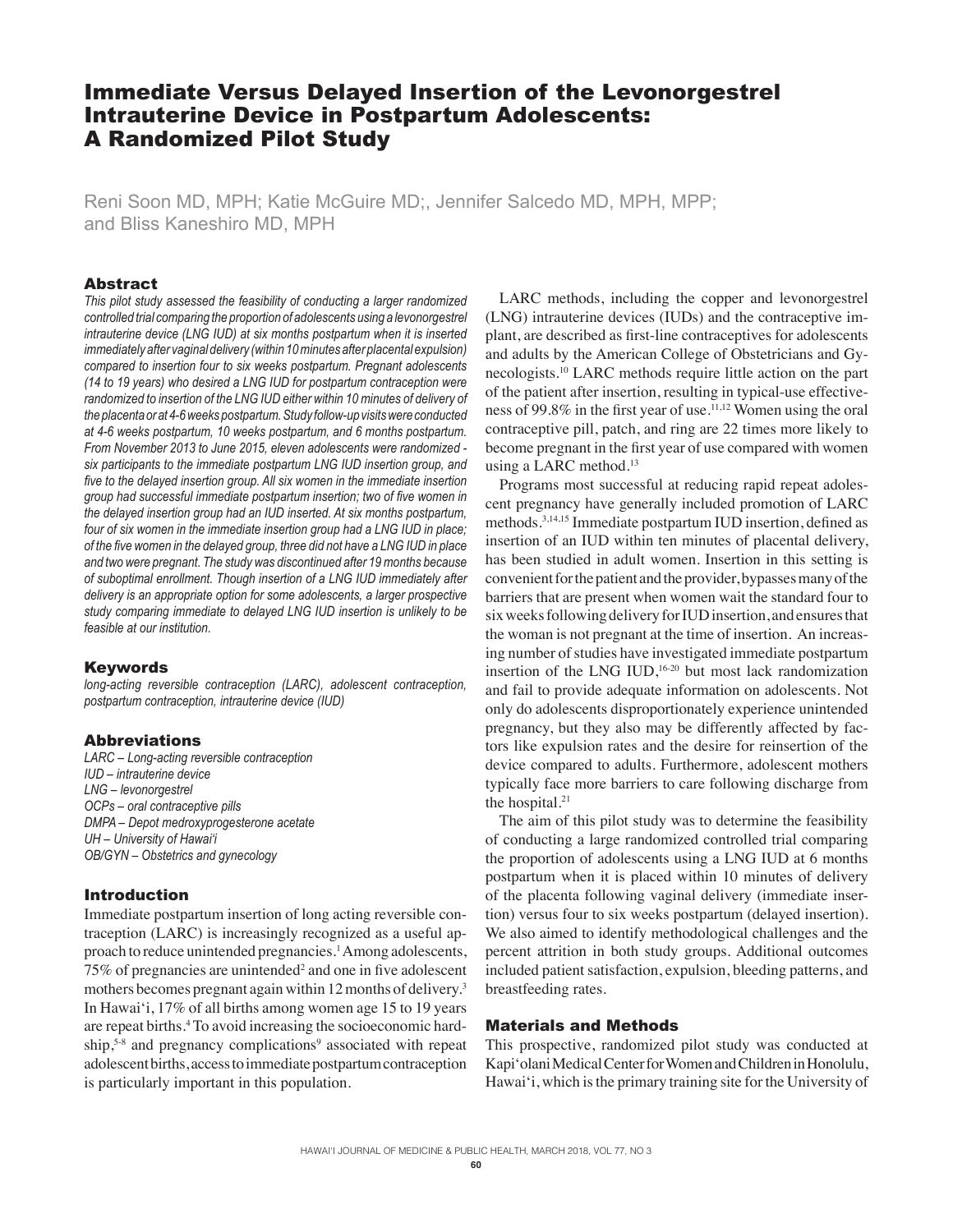Hawai'i (UH) John A. Burns School of Medicine Department of Obstetrics and Gynecology (OB/GYN) residency program. We enrolled pregnant adolescents (14 to 19 years old) who planned to use a LNG-IUD after delivery and randomized participants to immediate postpartum or delayed insertion of the LNG-IUD. We excluded women with an allergy to the LNG-IUD; chlamydia or gonorrhea during pregnancy without a negative test-of-cure result; an anomaly distorting the uterine cavity; current cervical cancer; a desire for a repeat pregnancy within one year; plans to move from Oahu less than six months after delivery; a planned cesarean delivery; or a delivery at less than 34 weeks gestation. This study received approval from the Western Institutional Review Board.

Potential participants were identified either at their presentation to the labor and delivery suite or at their prenatal visits at the UH resident or faculty practice clinics. Potential participants were approached about the study at 24 weeks gestation or greater, and were assured that their care would not be affected whether they chose to participate in the study or not. If an antepartum patient expressed interest in enrolling, a notation was made in her chart. Patients were then screened for eligibility and enrolled in the study at the time of presentation to the labor and delivery suite. After consent was obtained, participants completed a demographic and medical information questionnaire. Study personnel placed one of the sequentially numbered, opaque sealed envelopes with the participant's allocation assignment in the delivery room. A statistician not involved with the conduct of the study used a true random number generator to develop the 1:1 randomization scheme using block sizes of six. Subsequent exclusion criteria included: chorioamnionitis, postpartum hemorrhage, unanticipated cesarean delivery, and delivery at a time when a study investigator was unavailable. To limit post-randomization exclusions, the envelope with the participant's allocation assignment was opened after delivery. If exclusion criteria were met after consent, the unopened envelope with the study allocation assignment was returned to the stack of envelopes to maintain sequential numbering.

Patients randomized to immediate insertion had their procedure performed within ten minutes of delivery of the placenta by study investigators or UH OB/GYN residents under the direct supervision of study investigators. Insertions were performed using a technique similar to that described by O'Hanley, et  $al$ ,<sup>22</sup> and Hayes, et al.<sup>16</sup> After placental expulsion and uterine massage, the IUD was removed from the inserter and placed by hand at the uterine fundus. The other hand palpated the fundus abdominally to ensure that the hand inserting the IUD was at the fundus. If placement by hand was not possible due to patient discomfort, ring forceps were used to insert the IUD using a technique described by Speroff and Mishell<sup>23</sup> and employed in the study by Dahlke, et al. $18$  Strings were trimmed three centimeters from the external os. While ultrasound was not a routine part of the study protocol, use was left to the discretion of the treating physicians. Participants randomized to delayed insertion had the LNG IUD placed four to six weeks following delivery using the standard technique by their obstetrician (residents with faculty supervision or faculty).

Study visits were scheduled at four to six weeks, ten weeks, and six months postpartum. Participants were given a \$5 online gift card at each study visit as compensation for their time. A study coordinator scheduled the four to six week follow up visit prior to hospital discharge. At each study visit, a pelvic exam was performed and if the IUD strings were not visible, an ultrasound was performed to confirm intrauterine position. If the IUD was visible in the cervix, it was considered an expulsion and was removed. Any patient who experienced an expulsion during the six-month study period was counseled about all contraceptive options and was given the option of insertion of another LNG IUD at no cost. Participants were also asked about bleeding, cramping, fever, pain, sexual activity, and breastfeeding. Participants rated their satisfaction with the LNG IUD on a 10-cm Visual Analog Scale, anchored at 0 being very unsatisfied and 10 being very satisfied. Participants who wished to have the LNG IUD removed could return at any time during the 6-month postpartum study period to do so at no cost.

Three phone calls were made to participants who did not return for their follow up visits. If a participant declined an in-person visit, phone follow-up was done and participants were asked all the questions that would have been asked in an in-person visit, as well as additional questions to assess the likelihood of IUD expulsion. The patient's medical record was reviewed to determine if she sought care related to the IUD or had a postpartum complication.

The sample size of this pilot study was estimated to determine feasibility of a larger study. We used principles outlined by Hertzog<sup>24</sup> to estimate that a sample size of 30 participants, 15 in each group, would be needed to adequately describe recruitment, post-enrollment exclusion, and attrition to determine the feasibility of a larger study. With this sample size and an observed 15% attrition rate we could be 68% confident that our estimates would be accurate within 8 percentage points.

The study was discontinued prior to meeting our sample size goal due to suboptimal enrollment. We had planned to compare the proportion of participants who continued to use the LNG IUD at six months with Chi-square or Fisher's exact tests. Patients who experienced an expulsion but had an IUD reinserted would have been classified as using an IUD, and we were planning to analyze using intention-to-treat principles. However, because the study had to be discontinued, the participants and their follow-up are described.

#### **Results**

From November 2013 to June 2015, 18 women verbally agreed to participate. Seven women were excluded prior to randomization – three women had a cesarean section, one developed chorioamnionitis, one delivered at less than 34 weeks gestation, one declined insertion of an IUD, and for one participant the reason for exclusion was not recorded. Of the eleven women remaining, six were randomized to immediate insertion and five to delayed insertion.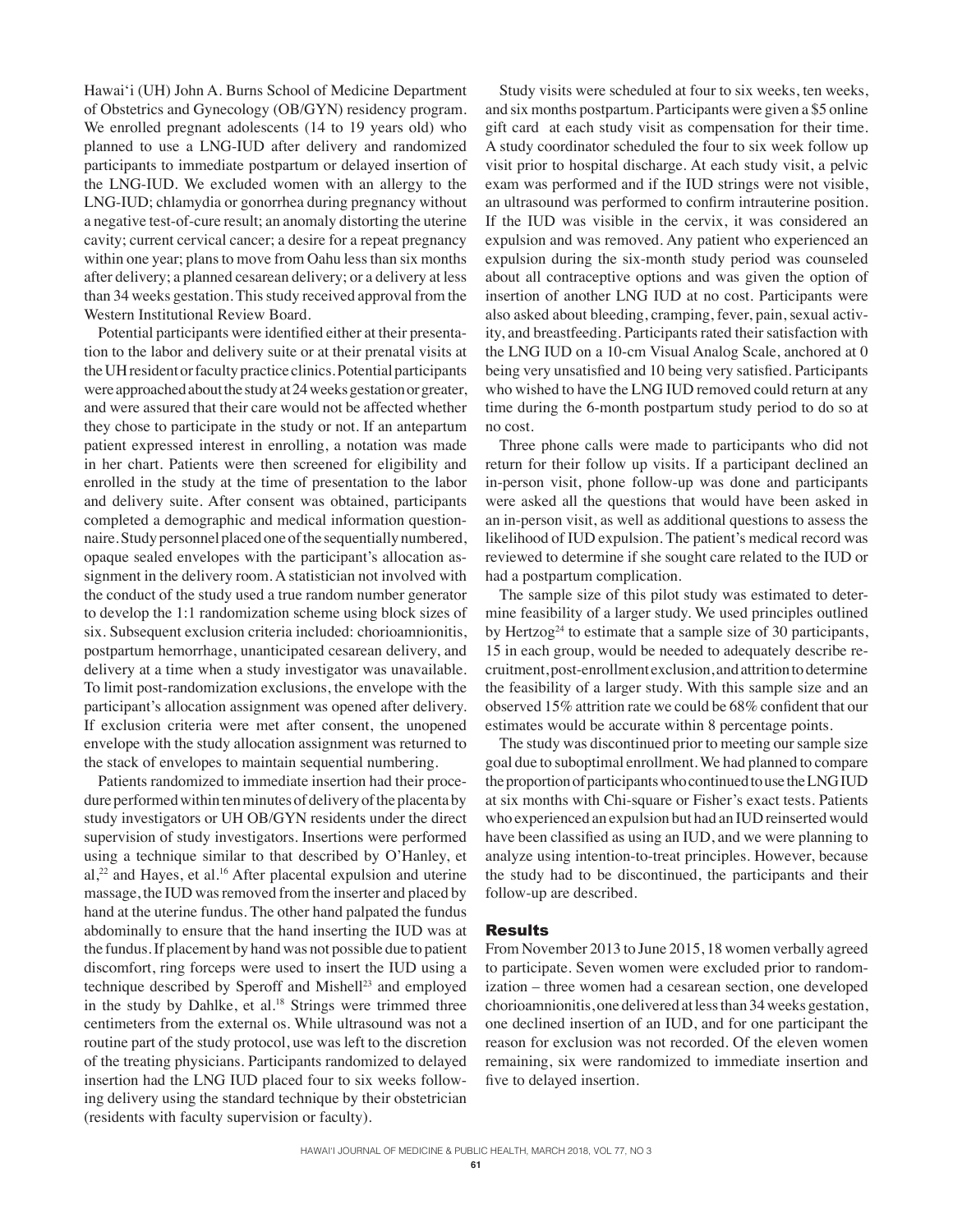Patient demographic factors are described in Table 1. The mean age of participants was 18.4 years. Six participants had been previously pregnant, and three had experienced a prior delivery. Five of the participants had never used a form of contraception; four had used condoms; and four had used a short-term hormonal contraceptive.

All of the participants and their course through the study are detailed in Table 2 and Figure 1. Of the six participants randomized to immediate IUD insertion, all six had successful insertion of their IUDs immediately postpartum (100% insertion), and four (67%) had the IUD in place at six months postpartum. One participant in the immediate insertion group had an IUD expulsion prior to her 4-6 week follow-up visit and did not desire IUD replacement. She was unable to be reached for the 10-week follow-up and 6-month follow-up visits. The other participant randomized to immediate insertion requested removal of her IUD at her 10-week visit because of some discomfort she attributed to the IUD and requested a contraceptive injection. She could not be reached for her 6-month follow-up.

Of the five participants randomized to delayed IUD insertion at follow-up, only two had an IUD inserted (40% insertion). At six months, one of the two had had her IUD removed a month after insertion and was pregnant; the other was unable to be reached. Of the three participants randomized to delayed insertion who never had an IUD inserted, one of them presented to the labor and delivery suite eleven months postpartum with a term pregnancy, and two declined IUD insertion at their follow-up visits. At six months postpartum, three of the five participants randomized to delayed IUD insertion did not have IUDs in place and two of the three were pregnant.

Some of the participants followed up at outside facilities instead of the resident clinic where study visits were conducted. Of the 18 follow-up visits among the immediate insertion participants, 14 were completed (78%); of the 15 follow-up visits among delayed insertion participants, six (40%) were

| Table 1. Participant Characteristics |                                                 |                                    |  |  |  |  |
|--------------------------------------|-------------------------------------------------|------------------------------------|--|--|--|--|
| Characteristic                       | <b>Immediate Postpartum</b><br>Group<br>$(n=6)$ | <b>Delayed</b><br>Group<br>$(n=5)$ |  |  |  |  |
| Mean age (years $\pm$ SD)            | $18.33 \pm 1.03$                                | $18.40 \pm 0.89$                   |  |  |  |  |
| Race*                                |                                                 |                                    |  |  |  |  |
| Non-Hispanic white                   | 1(17%)                                          | 1(20%)                             |  |  |  |  |
| Non-Hispanic black                   | 1(17%)                                          | $0(0\%)$                           |  |  |  |  |
| Asian                                | 1(17%)                                          | $1(20\%)$                          |  |  |  |  |
| Native Hawaiian/Pacific Islander     | 4(67%)                                          | $4(80\%)$                          |  |  |  |  |
| Previously used contraception**      | $3(50\%)$                                       | $3(60\%)$                          |  |  |  |  |
| Previously used IUD or implant       | $0(0\%)$                                        | $0(0\%)$                           |  |  |  |  |
| Previously pregnant                  | 1(17%)                                          | $5(100\%)$                         |  |  |  |  |
| Previous delivery                    | $0(0\%)$                                        | $3(60\%)$                          |  |  |  |  |

\*Participants could identify more than one race

\*\*Contraceptive methods asked about: IUD, implant, injection, oral contraceptive, patch, ring, condoms

completed, but two were completed over the phone and two were completed at an outside facility. Because of this, we have data on contraceptive method at the time of the visit but do not have data for most participants on bleeding patterns, breastfeeding, sexual activity or contraceptive method satisfaction. Therefore we are unable to comment on any differences in these outcomes between groups. Of the six participants who had follow-up visits in the resident clinic, five were in the immediate insertion group. Four of these five expressed a preference for IUD insertion immediately postpartum over delayed insertion and rated their experience as "very satisfied." One participant who had an immediate insertion and had an IUD expulsion prior to her 4-6 week visit stated she would prefer delayed IUD insertion over immediate. One participant in the delayed insertion group, and the only one from that group who followed-up in the resident clinic and therefore the only one who was asked the question, stated she did not have a preference for immediate or delayed IUD insertion.

## **Discussion**

Although we found that a larger randomized controlled trial comparing immediate to delayed postpartum LNG IUD insertion among adolescents is not feasible at our institution, we describe a small cohort of adolescent women in Honolulu who appear to have benefitted from immediate postpartum IUD insertion. Of the women randomized to immediate insertion, four of the six had an IUD in place at six months postpartum. Four of the six women expressed a preference of immediate insertion over delayed insertion and were "very satisfied" with their experience. Of the five women randomized to delayed insertion, three of them did not have an IUD in place at six months postpartum and two of the women had again become pregnant. Our findings are consistent with other studies in adult women showing that many women who have immediate postpartum insertions of a LNG IUD are using an IUD at six months postpartum.18-20 Most of these studies also report high patient satisfaction with immediate postpartum placement.

Suboptimal enrollment and difficulty in following up with participants precluded conduct of any of the planned analyses. While LARC use among adolescents is increasing, overall rates of use are still low and most of the increase seen has been in the use of the contraceptive implant. In an analysis of contraceptive method use among sexually active women age 15-19 years from 2011-2015, 2.8% had used an IUD (increase from 2.5% in 2006-2010) and 3.0% had used an implant (increased from 0.6% in 2006-2010).<sup>25</sup> Our suboptimal enrollment reflects this overall low rate of IUD use among adolescents. In addition, follow-up with our adolescent participants was challenging. Only 78% of potential follow-up visits were conducted in the immediate insertion group compared to 40% in the delayed insertion group. While it is not surprising that the participants who received the intervention were more likely to follow-up, this leads to ascertainment bias in addition to poor overall obtainment of outcome data.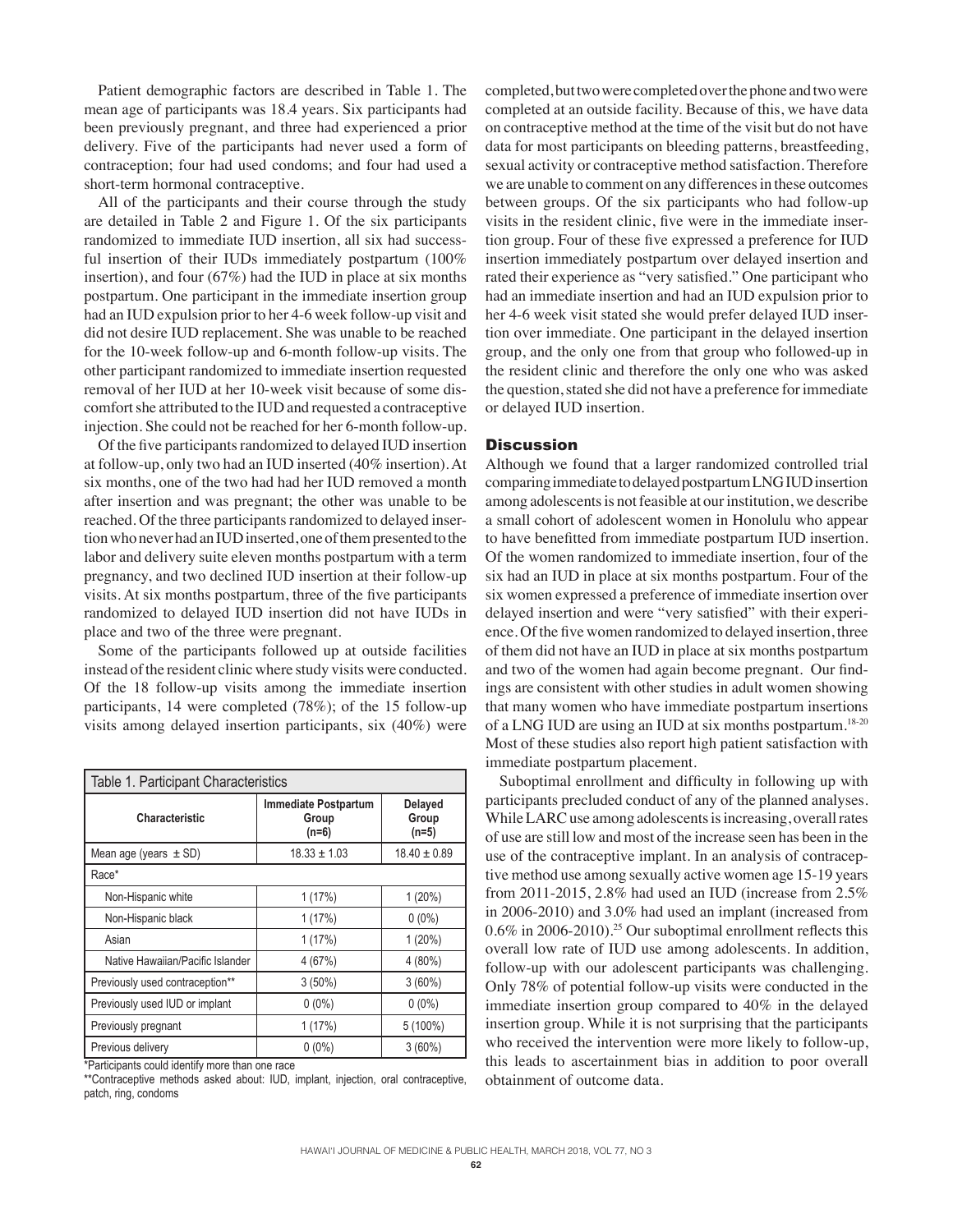| Table 2. Study Participants and Follow-up |                               |                                |                                                                                            |                                                                                                                   |                                                                                                                                             |                                     |                                    |                                                                                     |  |  |  |
|-------------------------------------------|-------------------------------|--------------------------------|--------------------------------------------------------------------------------------------|-------------------------------------------------------------------------------------------------------------------|---------------------------------------------------------------------------------------------------------------------------------------------|-------------------------------------|------------------------------------|-------------------------------------------------------------------------------------|--|--|--|
| Age                                       | Pregnancy<br>history          | Previous birth<br>control used | $4-6$ wk f/u -<br><b>IUD</b> in place?                                                     | 10 wk f/u - IUD<br>in place?                                                                                      | 6 mo $f/u - IUD$<br>in place?                                                                                                               | <b>IUD</b> in place at<br>4-6 weeks | <b>IUD</b> in place at<br>6 months | Preference<br>for timing of<br><b>IUD placement</b><br>(asked at all f/u<br>visits) |  |  |  |
| Immediate insertion group                 |                               |                                |                                                                                            |                                                                                                                   |                                                                                                                                             |                                     |                                    |                                                                                     |  |  |  |
| 19                                        | G1P0                          | None                           | No - expulsed.<br>Did not want<br>replacement                                              | Unable to<br>contact                                                                                              | Unable to<br>contact                                                                                                                        | No                                  | Unknown                            | Delayed                                                                             |  |  |  |
| 19                                        | G1P0                          | <b>OCPs</b>                    | Yes                                                                                        | Yes                                                                                                               | Yes                                                                                                                                         | Yes                                 | Yes                                | Immediate for<br>all 3 visits                                                       |  |  |  |
| 19                                        | G2P0                          | None                           | Yes                                                                                        | Yes                                                                                                               | Yes                                                                                                                                         | Yes                                 | Yes                                | Immediate for<br>all 3 visits                                                       |  |  |  |
| 17                                        | G1P0                          | None                           | Yes                                                                                        | Unable to<br>contact                                                                                              | Yes (visit was<br>at 9 months<br>postpartum)                                                                                                | Yes                                 | Yes                                | Visit was at out-<br>side facility and<br>was not asked                             |  |  |  |
| 19                                        | G1P0                          | Condoms                        | Yes                                                                                        | Yes                                                                                                               | Yes                                                                                                                                         | Yes                                 | Yes                                | Immediate for<br>all 3 visits                                                       |  |  |  |
| 17                                        | G1P0                          | Condoms,<br><b>DMPA</b>        | Yes                                                                                        | Requested IUD<br>removal; got<br><b>DMPA</b>                                                                      | Unable to<br>contact                                                                                                                        | Yes                                 | Unknown                            | Immediate for 2<br>visits                                                           |  |  |  |
|                                           | Delayed insertion group       |                                |                                                                                            |                                                                                                                   |                                                                                                                                             |                                     |                                    |                                                                                     |  |  |  |
| 18                                        | G <sub>2</sub> P <sub>1</sub> | Condoms,<br><b>OCPs</b>        | <b>IUD</b> inserted                                                                        | Unable to<br>contact                                                                                              | Unable to<br>contact                                                                                                                        | Yes                                 | Unknown                            | "Do not care"                                                                       |  |  |  |
| 17                                        | G <sub>2</sub> P <sub>1</sub> | Condoms                        | <b>IUD</b> inserted at<br>outside facility                                                 | Unable to<br>contact                                                                                              | Presented to<br>outside facility<br>for pregnancy<br>test (positive).<br>Stated had<br><b>IUD</b> removed<br>1 month after it<br>was placed | Yes                                 | <b>No</b>                          | Was not asked                                                                       |  |  |  |
| 19                                        | G <sub>2</sub> P <sub>0</sub> | None                           | Unable to<br>contact                                                                       | *Stated she<br>received DMPA<br>injection post-<br>partum and was<br>not sure what<br>method she<br>wanted to use | *Stated she did<br>not have an<br><b>IUD</b> and was<br>not sure what<br>method she<br>wanted to use                                        | No                                  | <b>No</b>                          | Was not asked                                                                       |  |  |  |
| 19                                        | G3P2                          | <b>DMPA</b>                    | No f/u, but 11 mos later admitted to hospital in labor with another full-term<br>pregnancy |                                                                                                                   |                                                                                                                                             | <b>No</b>                           | Was not asked                      |                                                                                     |  |  |  |
| 19                                        | G <sub>2</sub> P <sub>0</sub> | None                           | No. Stated she<br>wanted the<br>contraceptive<br>implant but<br>never returned             | Unable to<br>contact                                                                                              | Unable to<br>contact                                                                                                                        | No                                  | Unknown                            | Was not asked                                                                       |  |  |  |

\*Follow-up by phone

Abbreviations: G=gravidity (number of pregnancies), P=parity (number of deliveries), DMPA=Depot medroxyprogesterone acetate (contraceptive injection),

OCPs=oral contraceptive pills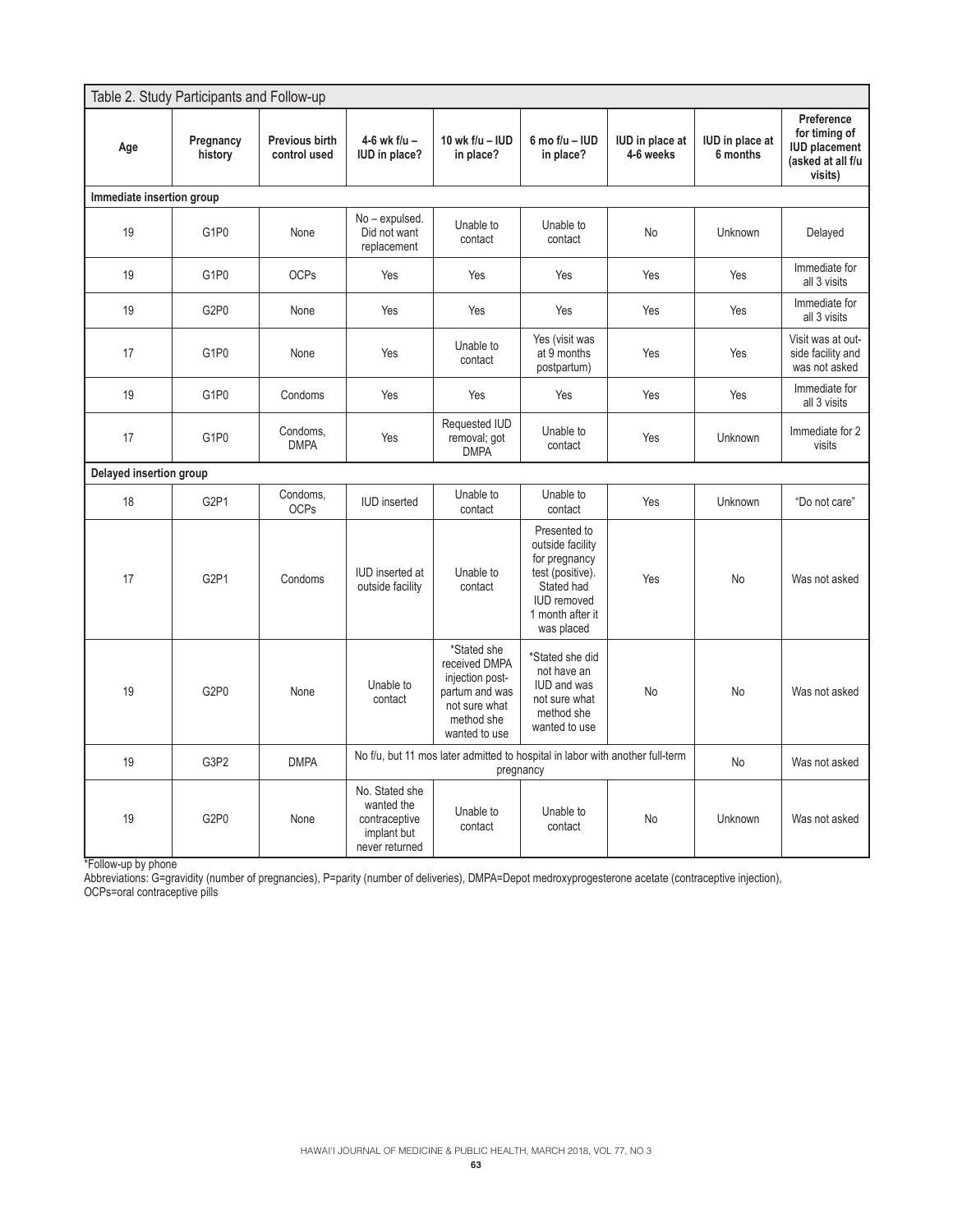

Despite the challenges of this study, the randomized controlled study design is critical to examining whether adolescents benefit from access to immediate postpartum IUD. While one cohort study of 82 adolescent (13-22 year-old) women who chose immediate postpartum IUD insertion found that 71% were still using an IUD at six months postpartum, $20$  cohort studies are subject to selection bias. Unrecognized differences between patients who choose immediate insertion versus women who choose standard delayed insertion can affect outcomes. In addition, a healthcare provider may be more likely to recommend immediate postpartum insertion to a patient thought to be at higher risk of short interval pregnancy or poor follow-up. Ways to mitigate challenges in a study such as this may include use of a closed healthcare system, higher compensation for study visits, and alternative methods of follow-up such as text messaging or online surveys.

At our institution in Honolulu, adolescents are offered immediate postpartum IUD insertion because follow-up rates for postpartum visits are low in this group. While we found that a larger randomized controlled trial to examine this question is not feasible at our institution, we were able to describe a small group of local adolescents who benefitted from immediate postpartum IUD placement. In contrast, of the five adolescents who were randomized to delayed IUD insertion, two were pregnant again by six months after their delivery. Immediate postpartum IUD insertion may be an effective way to increase use of a highly

effective contraceptive method in a group of young women at high risk for unintended pregnancy.

#### Conflict of Interest

None of the authors identify a conflict of interest.

#### Acknowledgements

The authors wish to thank Erin Yamamoto and Faapisa Soli (research assistants), the University of Hawai'i OB/GYN residents and faculty, Hawai'i Pacific Health Research Institute, Kapi'olani Medical Center for Women and Children Outpatient Clinic, and Sarah Prager MD, MPH from the University of Washington.

This study was supported by a grant from the National Institute on Minority Health and Health Disparities of the National Institutes of Health under award number U54MD008149.

This study was also supported by the University of Hawai'i Department of Obstetrics, Gynecology & Women's Health, Ryan LARC Program.

Drs. Kaneshiro, Salcedo, and Soon receive research funding unrelated to this project from Merck, Gynuity Health Products, Mithra Pharmaceuticals, and Contramed.

#### Authors' Affiliations:

- Department of Obstetrics, Gynecology & Women's Health, John A. Burns School of Medicine, University of Hawai'i, Honolulu, HI (RS, JS, BK)

- Swedish Medical Center, Seattle, WA (KM)

#### Correspondence to:

Reni Soon MD, MPH; Dept. OB/GYN, University of Hawai'i, 1319 Punahou St., Ste. 824, Honolulu, HI 96826; Email: rsoon@hawaii.edu